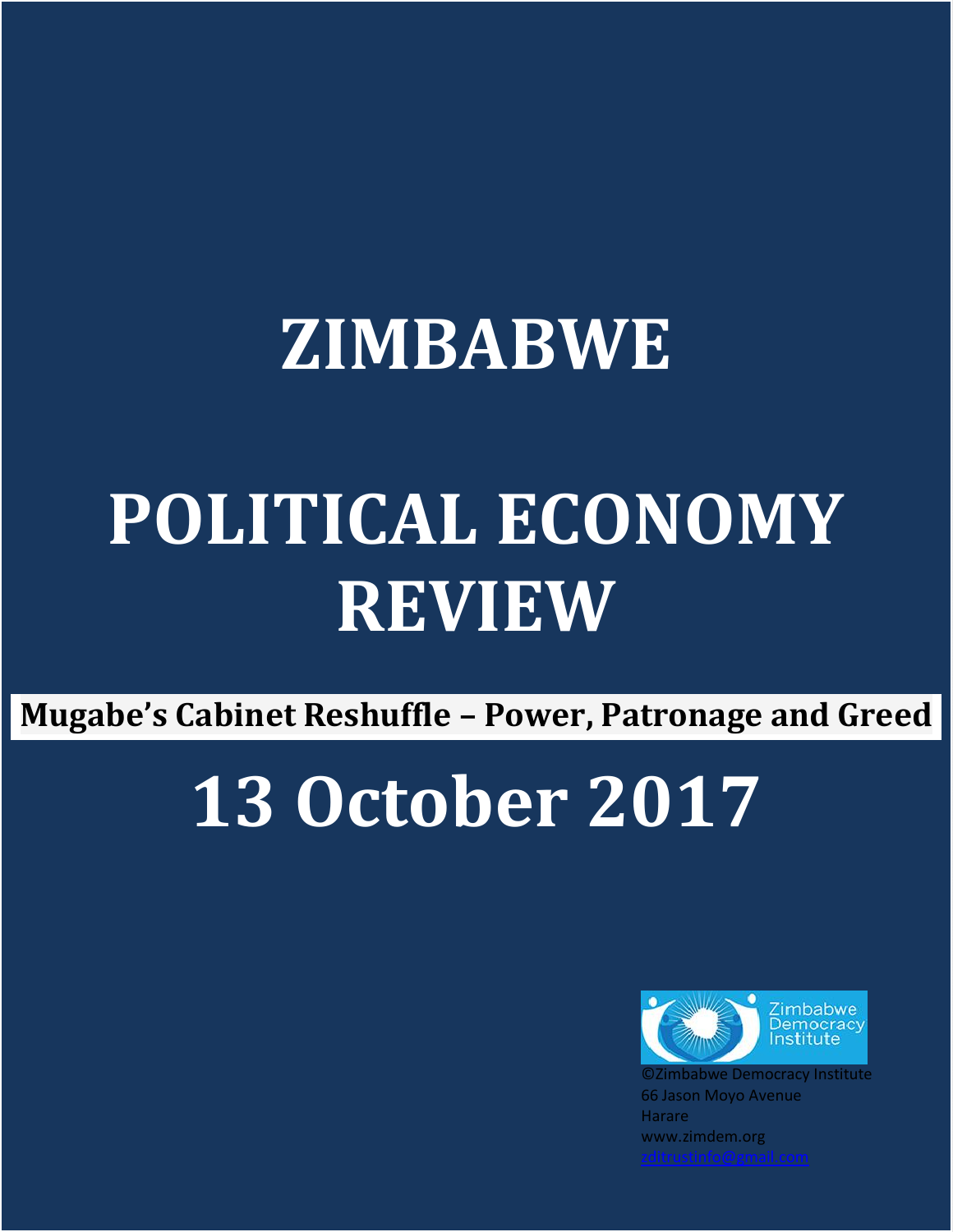The 9th of October Cabinet reshuffle – a Mnangagwa management scheme – can be understood in the context of the current intra-ZANU-PF discohesion and a trinity of interwoven matrices in President Robert Mugabe's struggle to capture ZANU-PF and 2018 elections – greed, power and patronage.



*Source: The Herald 9 October 2017*

A critical analysis of the destooled, revised and enthroned cabinet ministers shows that, Mugabe attempts to dispel fears that he is no longer in control of ZANU-PF and effects thereof, heighten uncertainties among internal party enemies that he can still unmake them with the same ease he felt when making them, put his presidential stamp on the G40 faction as the anointed faction while making sure he doesn't loose the state machinery necessary for remaining power.

The real and immediate challenge to the longevity of President Mugabe's rule is Vice President Emerson Mnangagwa who, as Grace Mugabe testified, has caused him "to sleep with one eye open" whereas, the opposition being the second. Capturing

ZANU-PF, state machinery and wining the 2018 election is the actual challenge to Robert Mugabe to which the reshuffle has been the first remedy. So, the reshuffle was manufactured to "manage" Mnangagwa and show his followers and anybody in ZANU-PF where power lies, capture strategic state machinery and create an electioneering hand ahead of the 2018 elections.

How has the Mnangagwa management scheme been executed through this reshuffle? Firstly, the reshuffle has confused the securocrat syndicate which wields an overwhelming share in Mnangagwa's force majeure. By destooling Emerson Mnangagwa in the Ministry of Justice, Legal and Parliamentary Affairs and replacing him with a securocrat CIO Director-General retired General Happyton Bonyongwe, President Mugabe displayed serious judo mastery: (i) cutting the enemy's source of power. The Ministry of Justice and Parliamentary Affairs since 2014 has saved as serious institutional power used by Mnangagwa, i.e using it and parliament to amend the constitution so if he becomes president, he can appoint Team Lacoste to the Chief Justice and Deputy Chief Justice positions and rely on them to persecute enemies to manage his political foes both within and without the party and the state generally; (ii) replacing Mnangagwa with Bonyongwe is a classic example of strategic killing of two birds with one stone – a double dose carrot and stick (appointment to disappoint) and divide and rule machinations. The latter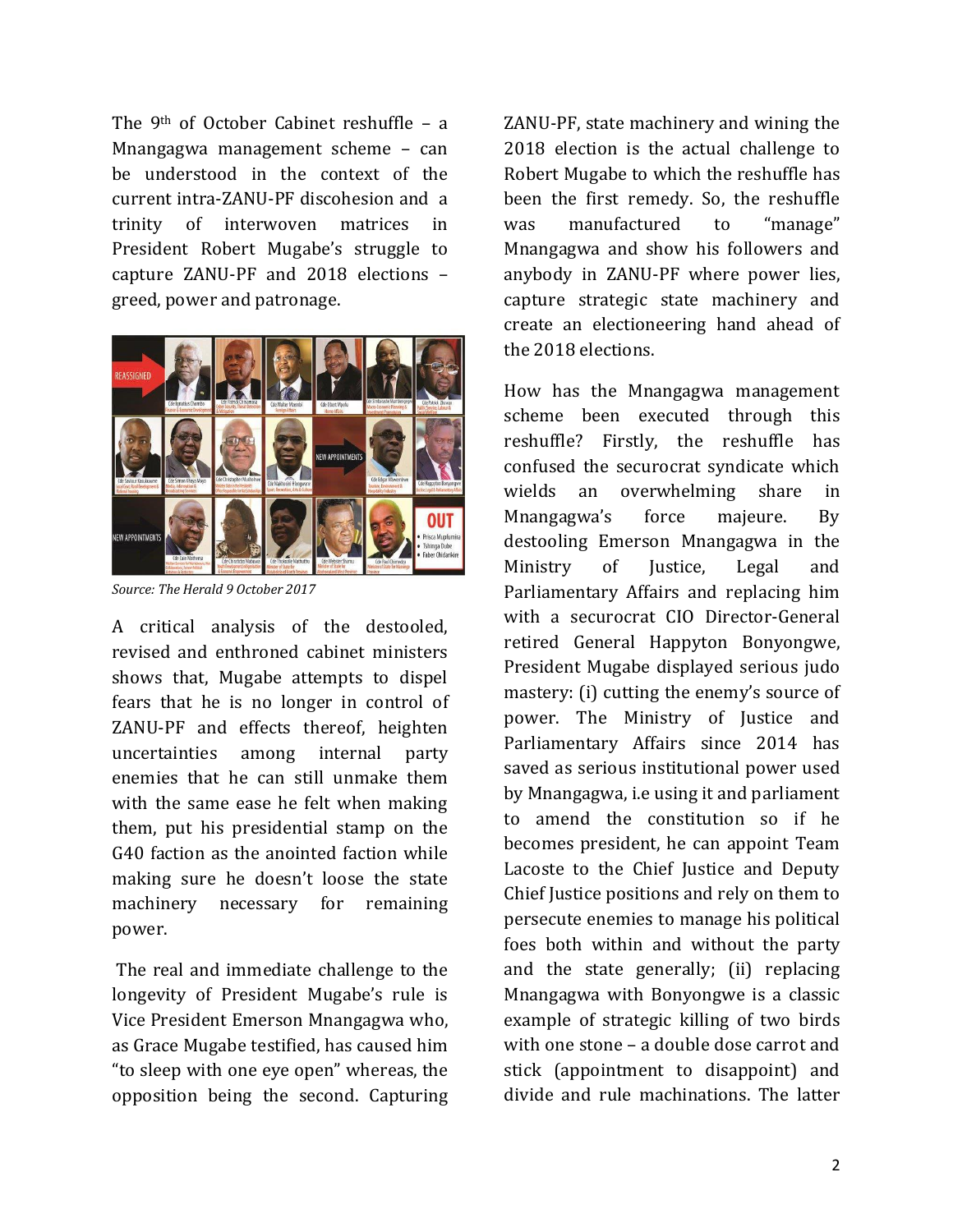"manages" Mnangagwa in that: it has partly weakened his securocrat powerbase by co-opting Bonyongwe through awarding him Mnangagwa's ministerial post whilst creating distrust among him and his fellow generals for dining with G40. It is yet unclear whether Bonyongwe will be retired as CIO director general. If he does, this means he has been appointed to be disappointed; he is the first modality of Mugabe's promise to retire rogue Generals and reduced to a mere minister without constituency – thus serving at the mercy of Robert Mugabe who will destool him to a general citizen anytime if he feels his loyalty has warned.



Source: The Herald 11 October 2017President Mugabe poses for a photograph with his deputies Emmerson Mnangagwa (left) and Phelekezela Mphoko, newly appointed ministers Thokozile Mathuthu (far right), Chiratidzo Mabuwa (far left), Edgar Mbwembwe (back row), retired Major-General Happyton Bonyongwe, Webster Shamu, Paul Chimedza and Chief Secretary to the President and cabinet Dr Misheck Sibanda, after the swearing in ceremony at State House,



*Left: Outgoing Minister of Justice and Parliamentary Affairs Emmerson Mnangagwa. Right: Newly appointed Minister of Justice Happyton Bonyongwe* 

If he continues double dipping in the security sector and the cabinet, this means he has been lured to Mugabe to handle Mnangagwa and use the Ministry of Justice role in ZEC to allow CIOs to manage 2018 elections in a manner favourable to G40 and sabotage internal and external enemies. By this gesture, President Mugabe has sent a clear message to the rest of the Team Lacoste generals – that, they are removable and should obey while His grace lasts. Observers of external elections will be accredited by CIOs.

Capturing the War veteran constituency is important to ZANU-PF's ability to win elections and maintain internal cohesion. Retired Colonel Tshinga Dube has failed to do this job, he has actually smoked from the same pipe with Team Lacoste; calling for a successor was a final exposure. Hence, he has been destooled. Undesirable war veterans led by Christopher Mutsvangwa have continued vitriol against Robert Mugabe. Replacing him with a vassal failed Tsholotsho war veteran-cum-politician Cain Mathema is but a quest to find the best puppet among war veterans. Since his dismal defeat by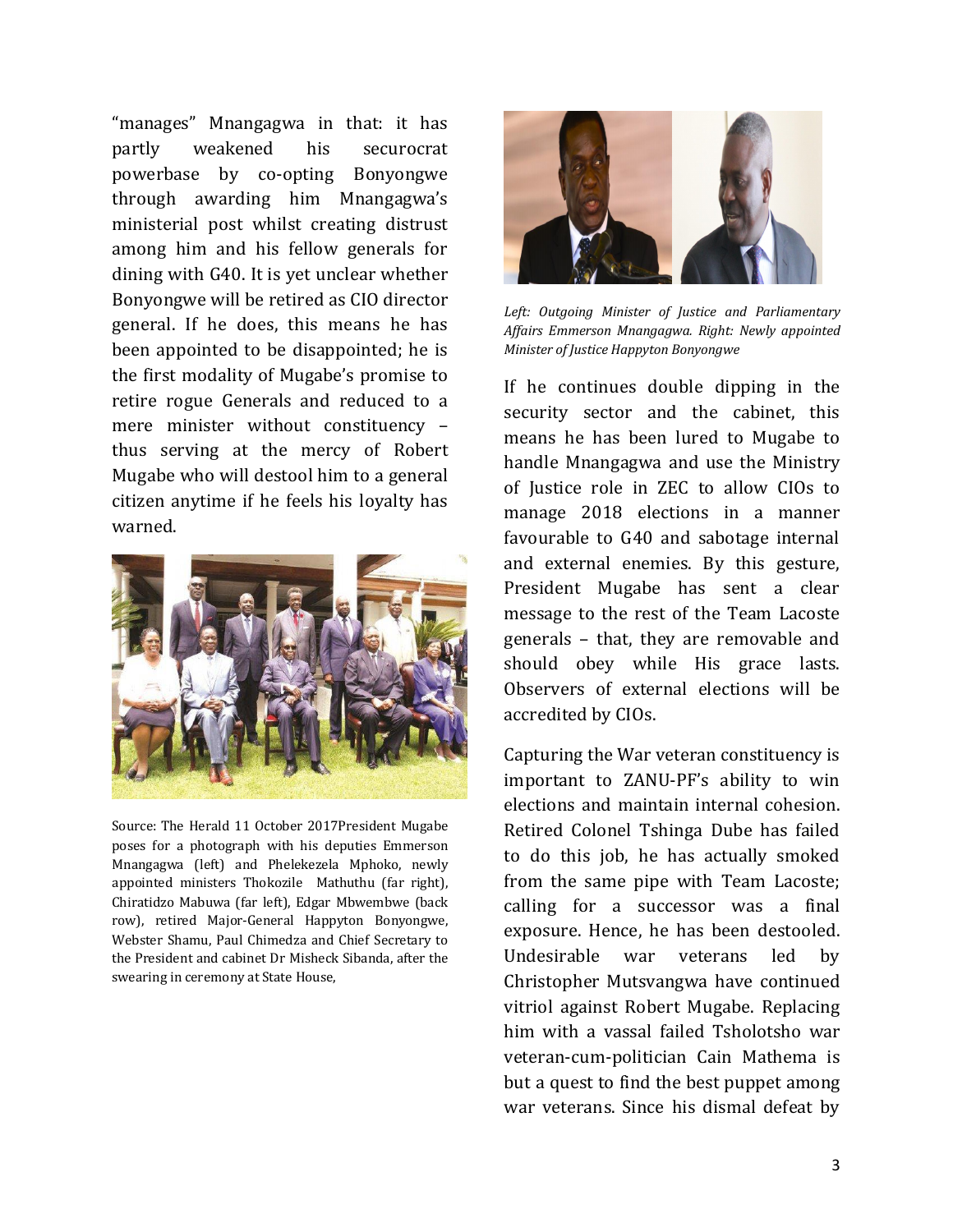Mtoliki Sibanda as MP for Tsholotsho in 2000, Mathema has been a proud beneficiary of Robert Mugabe's patronage network, awarded political appointments to sustain his loyalty and dependency on the president for survival. The current move is meant to divide the war veteran constituency behind Mnangagwa and, only God knows how a failed politician like Mathema will do any better than Tshinga. Only better bootlicking of G40 is thinkable and through Matema as the face of War Veterans, Mugabe's (and Grace's) unchallenged power is assured through serious patronage gamesmanship executed in the War Veterans Ministry.

The revision of Obert Mpofu's duty and assigning him to the Home Affairs Ministry in charge of the police (their intoxicating role against political enemies and their lucrative roadblock resources) is an a clear evidence of Mugabe's pursuit of patronage, power and greed as a priority over quality of government. Minister Mpofu presided over the Ministry of Mines and Mineral Development when the USD 15bilion worth of diamond proceeds disappeared, he finished the rail transport when he got to that Ministry but President Robert Mugabe has continuously retained him in cabinet. He has a serious history of alleged corruption practices and refined bootlicking. It is the same Obert Mpofu who eloped from PF-ZAPU to ZANU towards independence days and after suffering a trail of opposition defeat in his home area, he caved his constituency known as uMguza today, villages settled

by ZANU-PF register. Remaining a ZANU-PF candidate in uMguza depends on doing as Mugabe says as his stay in cabinet has been. It is beyond reasonable doubt that he is doing a satisfying job for the President as evidenced by his ever presence in cabinet despite his corruption record. He is there to capture the police and its revenue generated through various road fines to finance and assist in the 2018 election. Opponents to Robert Mugabe are assured persecution by the police statecraft in Mpofu's hands. This will also "manage" Mnangagwa's ability to access the police machinery to do "corruption investigations and persecutions "of G40.

The Finance Ministry is the most important ministry when it comes to the power of the purse. Loyal people are kept in that area. Ignatious Chombo, apart from being Robert Mugabe's loyal homeboy, has been associated with leading failed ministries. It will be foolhardy to think his appointment has anything to do with the ailing economy that Patrick Chinamasa has dismally failed to handle. Chombo cannot do anything better than Chinamasa except managing state resources for the party and First Family as well as bootlicking. Thus, he is there as a loyal patronage conduit of President Mugabe and his family who will religiously deploy economic resources to Robert Mugabe's election whilst giving "targeted sanctions" to internal and external enemies including Team Lacoste. The complains by Professor Jonathan Moyo in the 2013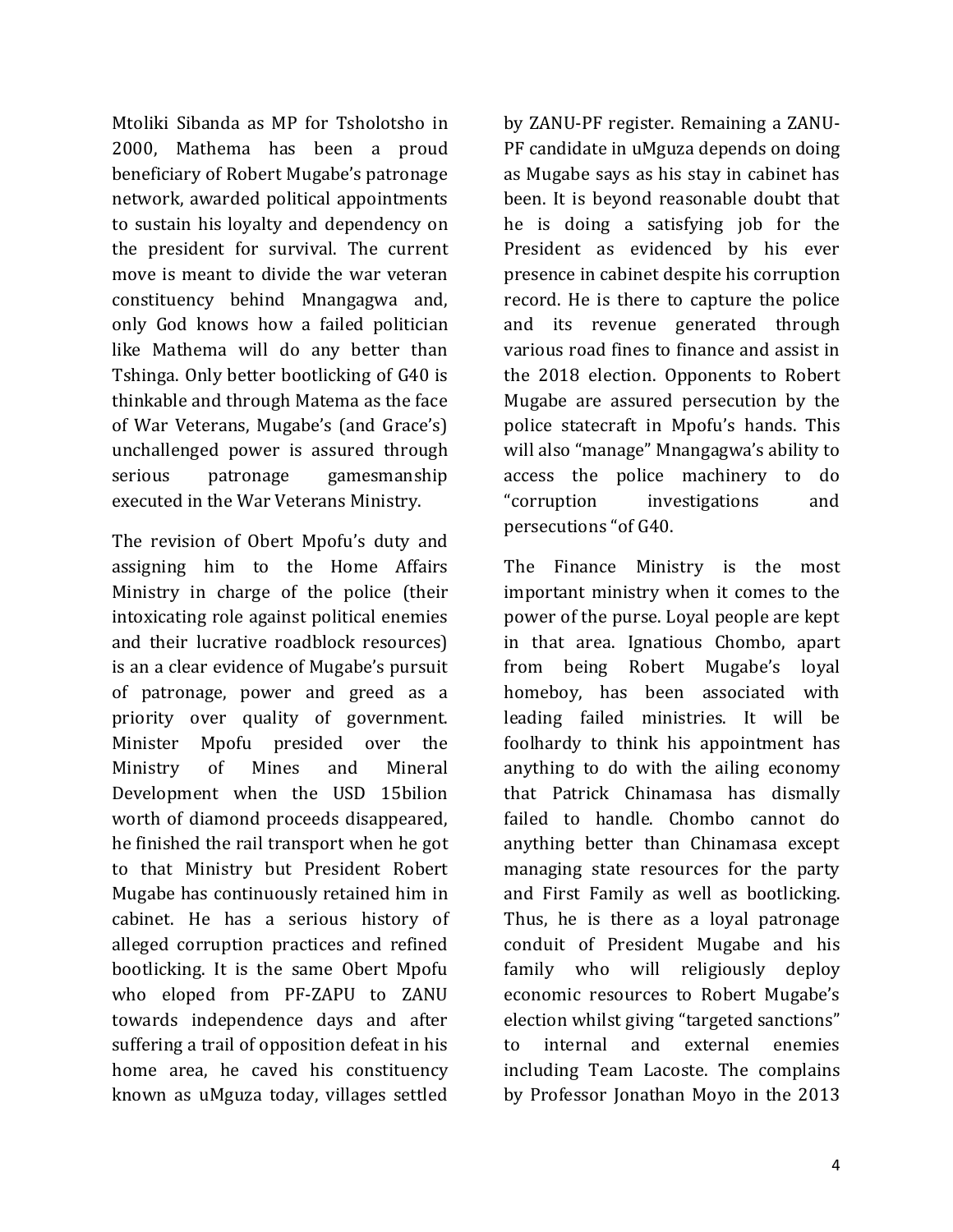campaign that he was a victim of "targeted sanctions" from Mujuru faction are a pointer to Mnangagwa and his faction that sanctions are used. This switching of individuals was meant to make panicking people feel like something is being done about the economy whilst in reality being a political maneuver to control capture strategic ministries. Patrick Zhuwawo's move to the Ministry of Labour is another strategic economic position of power captured by President Mugabe and his wife. The contentious ZANU-PF youths who have met hardship in their enlisting on government payroll have gotten their problem solved.



*Minster of public Service, Labour and Social Welfare; Patrick Zhuwao*

Zhuwao will also manage resources of the national cash cow; the National Social Security Authority which controls millions of pensions funds that. Zhuwao being Mugabe's loyal nephew will be useful in financing the ZANU-POF youth militia in the coming 2018 election and using his position to sabotage Team Lacoste youth. Most significant to note is Minister Saviur Kasukuwere's new

appointment as Minister of Local Government, Rural Development and National Housing. Kasukuwere is the Political Commissar of ZANU PF responsible for party organization and state of party structures. This dual control of party and government structures to the lowest levels is critical when it comes to the contestation for power among different factions of the party. The ministry has access to dish patronage goods such as houses, land and control resources and assignment of party cadres in key local as well as government projects in rural areas.

The case of Minister Simon Khaya Moyo's appointment to the Ministry of Media, Information and Broadcasting Services is not separate from Mugabe's quest to recapture the state propaganda machinery. It is he who was formerly called a Joice Mujuru faction and allegedly saved by a sleeve by Professor Jonathan Moyo from being ejected. He is therefore expected to reciprocate this favour to G40 in his new assignment. ZBC has been source of power for Team Lacoste (particularly through its permanent secretary), broadcasting critical content about Jonathan Moyo in particular and a stumbling block to the G40 faction. Its capture was therefore expected. Its management will yield results in Mugabe's bid to stay in power, control every powerful institution on the land and destroy enemies through this ministry of propaganda.